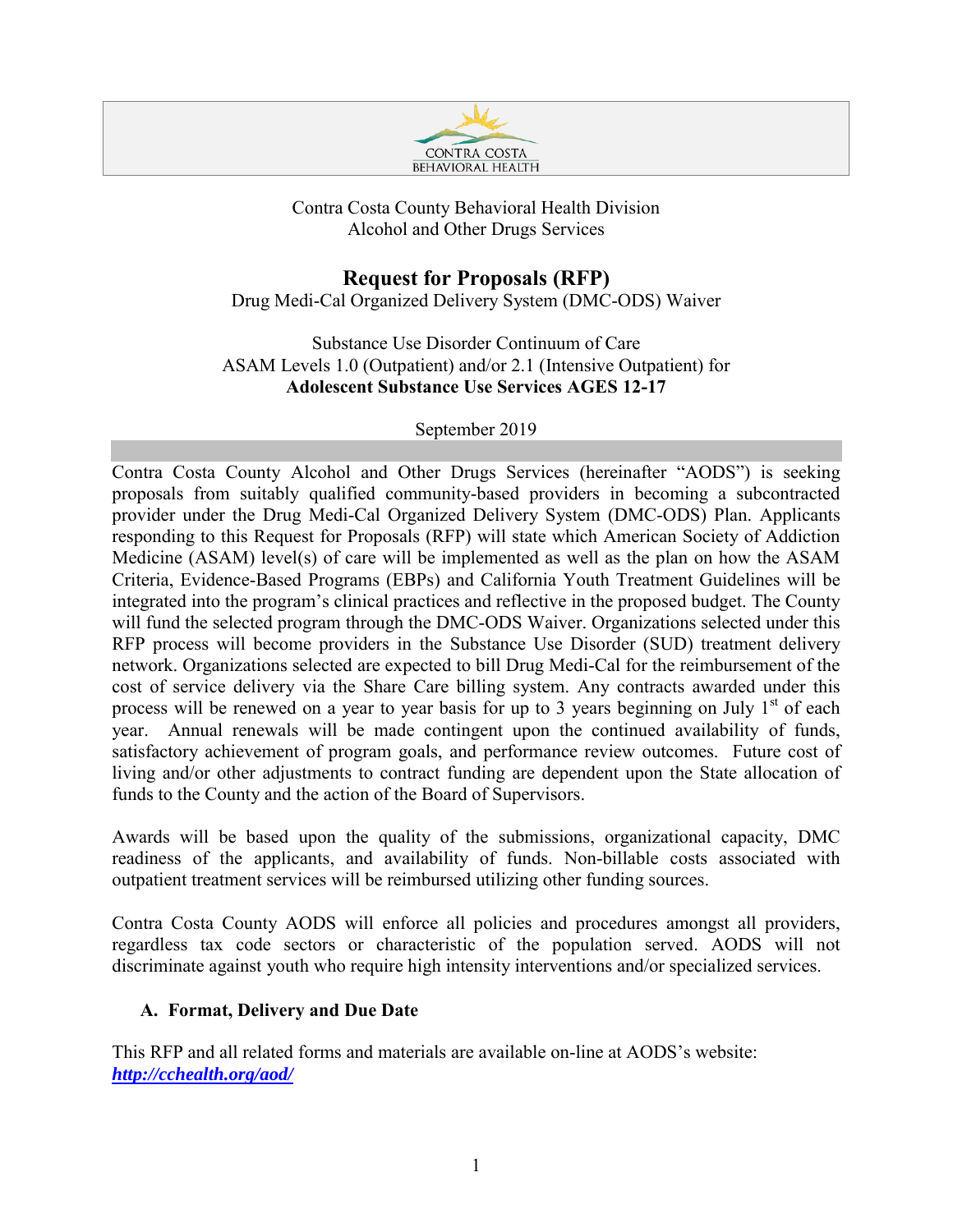All required documents will be located in the **Latest News** section on the right side of the web page.

Please provide one electronic copy on USB Flash Drive, a signed original document plus and additional five (5) hard copies of your Statement. Each hard copy must be clipped or stapled in the upper left corner (only) and clearly marked with the name and address of the lead agency. Additional specifications:

- $\checkmark$  Written in Times New Roman in size 12 font, double-spaced
- $\checkmark$  Margins 1" on all sides
- $\checkmark$  All pages consecutively numbered
- $\checkmark$  Statement follows the outline presented below
- $\checkmark$  Original and copies printed on three-hole punched paper
- $\checkmark$  16-page text limit for Narrative.

All proposals should be delivered to the following:

 AODS Program Chief Contra Costa Alcohol and Other Drugs Services 1220 Morello Ave, Suite 101 Martinez, CA 94553

A single, packaged set of all proposals and electronic submissions are due at the above address by 5pm on **Friday, December 6, 2019**. Postmarks on this date will not be accepted. Late proposals will not be accepted and will not be reviewed. There will be no exceptions. No faxes or electronic submissions will be allowed.

In the order presented, submissions should include the following:

- 1) Cover Page (see attached)
- 2) A description of the overall philosophy of the program/provider along with a brief history of the provider's experience working in the SUD field. (1-2 pages)
	- a. Resumes of Key Staff Positions
	- b. List of Board of Directors
	- c. Organizational Chart

(Resumes,, list of Board of Directors and organizational chart not included in page count.)

3) A clinical program design that details the ASAM level of care and modality that is to render services under this agreement along with how the *ASAM Criteria* will be integrated into the Levels 1.0 and/or 2.1 program's clinical practice, policies and procedures. Include the use of, at minimum, the two Evidence-Based Practices as outlined in the County's Implementation Plan, Motivational Interviewing (MI) and Cognitive-Behavioral Therapy (CBT). Describe how youth will be served in the facility and how the treatment services will be tailored to meet individual and unique needs. (Include an approach to treatment for youth with co-occurring disorders and how the program will collaborate and coordinate with Mental Health Services, including Community Based Organizations.) (1-2 pages)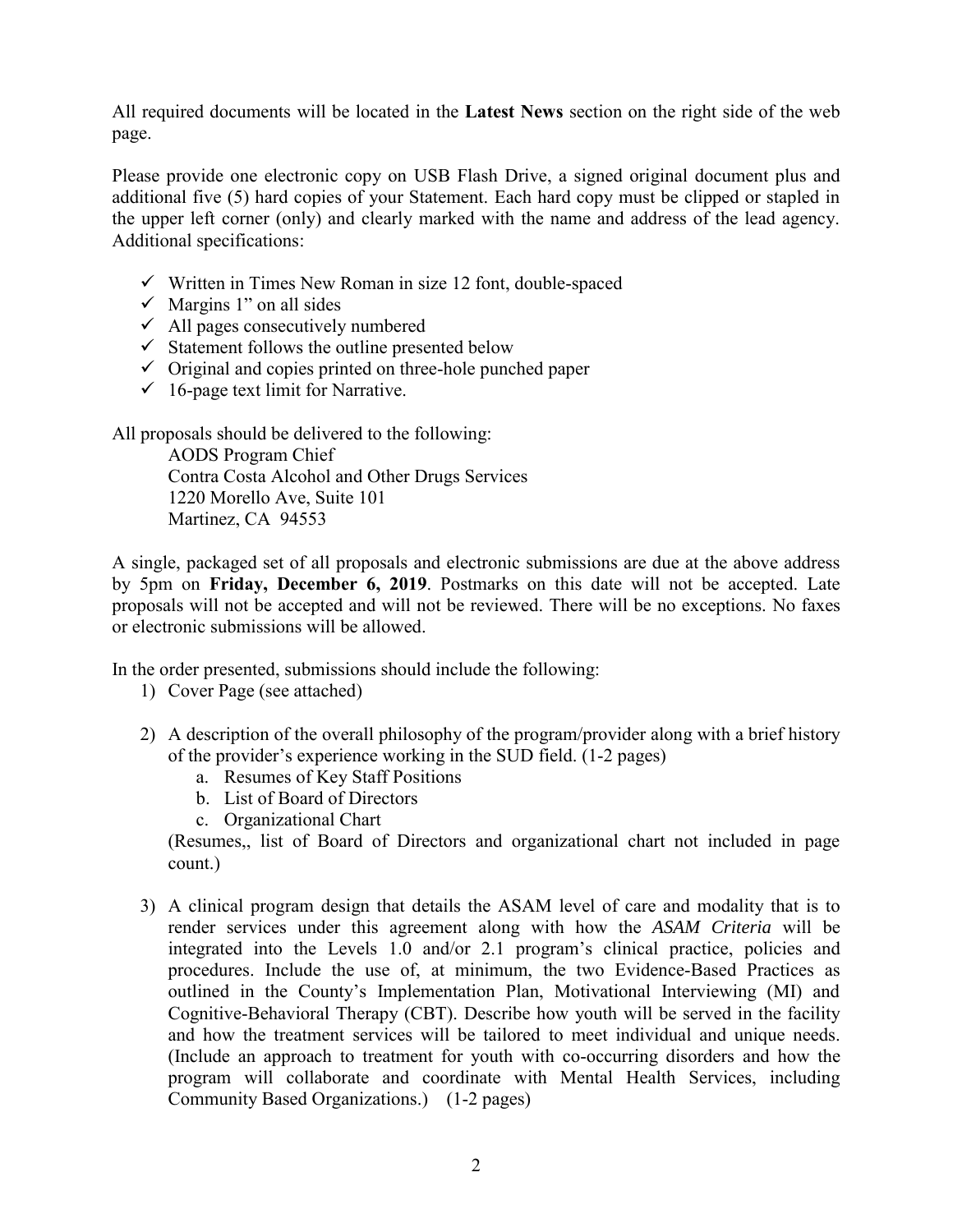- 4) A description of how the program will integrate the California's *Youth Treatment Guidelines* 2002 into its program design. Please be specific. (1-2 pages)
- 5) An administrative work plan in narrative form that clearly states how the applicant will collect the following required data
	- Confirmation of a participant's Medi-Cal eligibility
	- Procedure for billing other health care insurance plans prior to billing DMC
	- Submission of invoice demands
	- Implementation and evaluation of the administrative work plan

If the applicant is an agency, please include a corporate profile which includes the designated staff responsible for the implementation and evaluation of the administrative work plan. If the applicant is partnering with sister agencies, please include their corporate profiles and staff resume(s) as well. (1-2 pages)

- 6) A budget outlining the expected cost of the project, broken down by major cost categories (utilizing worksheets available at<http://cchealth.org/aod/>in the Latest News section). The budget should include a justification and should be linked to the program design and administrative work plan narrative. (1 page)
- 7) A sustainability plan describing how the provider will sustain the program/model throughout the duration of the contract. (1 page)
- 8) Memorandum of Understanding (MOU) of partners and local key stakeholders committed to help you establish the program and provide referrals.

#### **B. Applicants' Conference**

All interested county and/or community-based providers must participate in a **MANDATORY** applicants' conference on **Tuesday, October 29, 2019 from 10:00 am to 12:00 pm.** Those planning to participate in the conference should RSVP no later than 5 pm the day prior to the conference to **Maria Ramos (Maria.Ramos@cchealth.org).** The Applicant's Conference will be at Central County Children's Mental Health Services located at **1220 Morello Ave (2nd floor conference room), Martinez, CA.**

Please email any preliminary questions to the aforementioned email, which will be addressed at the conference prior to any other inquiries. AODS cannot guarantee that time will be available to respond to all questions posed at the applicants' conference. Please email these questions to **Maria Ramos [\(Maria.Ramos@cchealth.org\)](mailto:Maria.Ramos@cchealth.org))** Additional questions will be accepted after the applicants' conference at the same email address listed above no later than 5pm on **Friday, November 8, 2019.** Any questions that are not able to be answered during the conference as well as any additional questions that are posed by potential bidders post-conference shall be answered and disseminated to all attendees of the applicants' conference by 5pm on **Friday, November 15, 2019.**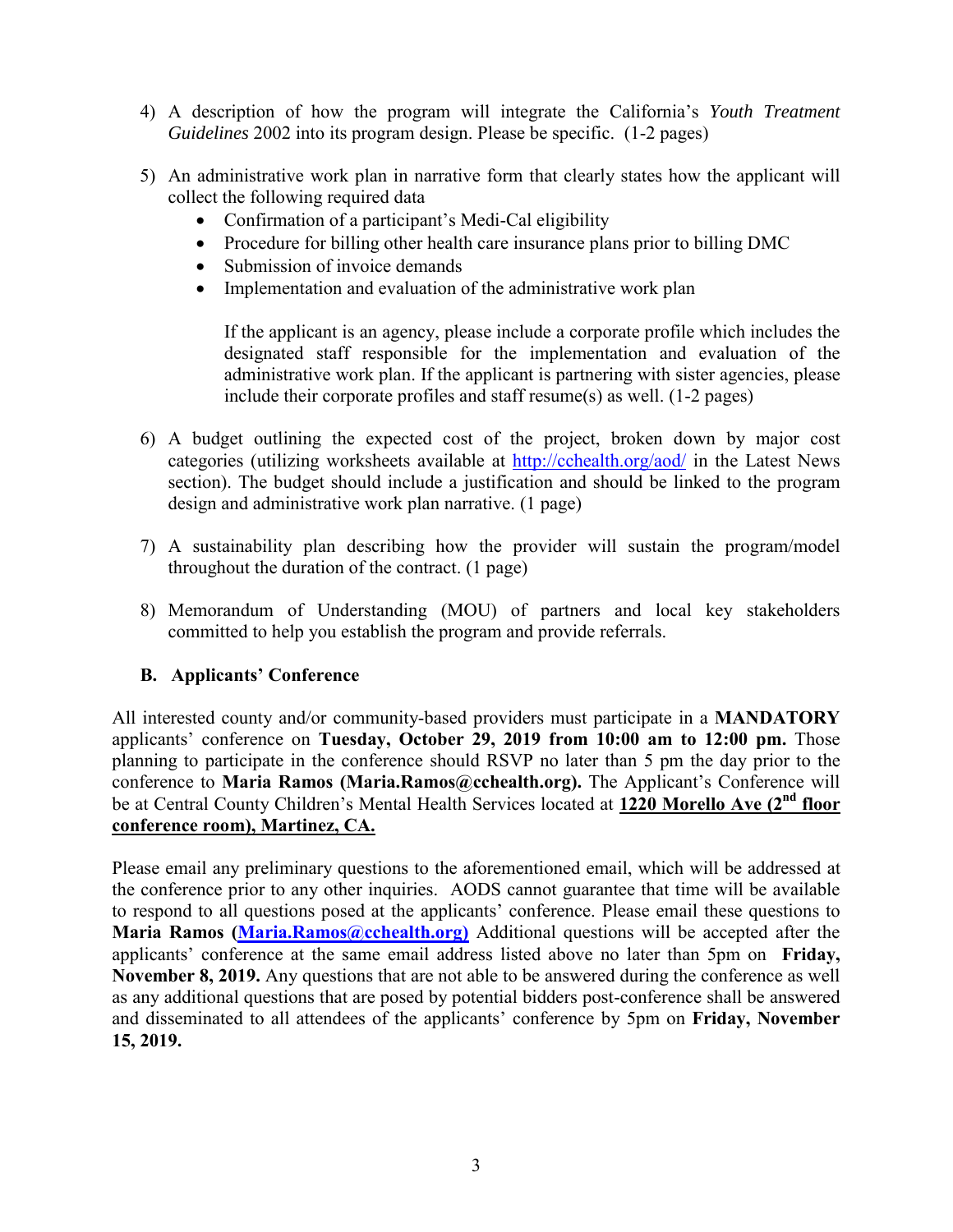#### **D. Additional Information**

All RFP submissions will be reviewed promptly and the goal of AODS is to announce all selections by 5:00 p.m. on **Tuesday, December 31, 2019.**

Non-selected applicants may appeal AODS' selection of awardee(s) within 5 days of notification. Appeals must be addressed to the Director of Behavioral Health. Appeals must be in writing and shall be limited to the following criteria:

- The county failed to follow the RFP procedures, which affected the submission scoring; and/or
- The RFP evaluation criteria were not appropriately applied to the submission.

The Director of Behavioral Health will respond to the appeal within seven days with a final decision will be final and not subjected to further review.

#### **I. BACKGROUND**

#### **A. The Need**

Substance Use among adolescents continues to be a major concern at the national and local level. At the national level, the National Institute on Drug Abuse (NIDA) Monitoring the Future Survey (MTF) in 2018 indicated that for the past three years, many substances have held steady at the lowest levels of use. In 2018, those substances included alcohol, cigarettes, heroin, prescription opioids, MDMA (Ecstasy or Molly), methamphetamine, amphetamines, sedatives, and ketamine. While the overall use of alcohol and tobacco is declining, the most striking finding of MTF is a substantial increase in vaping, including marijuana vaping. Although perceived harm findings were mixed, increased societal acceptance towards marijuana through legalization has increased accessibility and softened attitudes. This is concerning because there is growing scientific evidence that heavy, regular use of marijuana that begins during the teen years can interfere with aspects of functioning and well-being.

The California Healthy Kids Survey (CHKS) from 2015-2017 highlighted data obtained from a representative sample of 40,371  $7<sup>th</sup>$ ,  $9<sup>th</sup>$  and  $11<sup>th</sup>$  grade students throughout Contra Costa County. The table below shows the rates drug use amongst Contra Costa's youth.

|                | Grade 7 | Grade 9 | Grade 11      |
|----------------|---------|---------|---------------|
| Sample size    | 13,358  | 14,793  | ററ<br>∪∠∡د ∠. |
| Any drug use   | 3%      | 9%      | 18%           |
| Heavy drug use | 10/0    | 5%      | $1\%$         |

Research suggests that the onset of alcohol, marijuana and other drugs often occurs during adolescence, increasing the risk for developing substance use disorders down the line. The alarming numbers suggest a need for more treatment services for youth in the County. Though rates of alcohol use have declined, binge drinking is the most commonly reported –and most dangerous way that adolescents consume alcohol (U.S. Department of Health and Human Services, Office of Populations Affairs), particularly for high school seniors.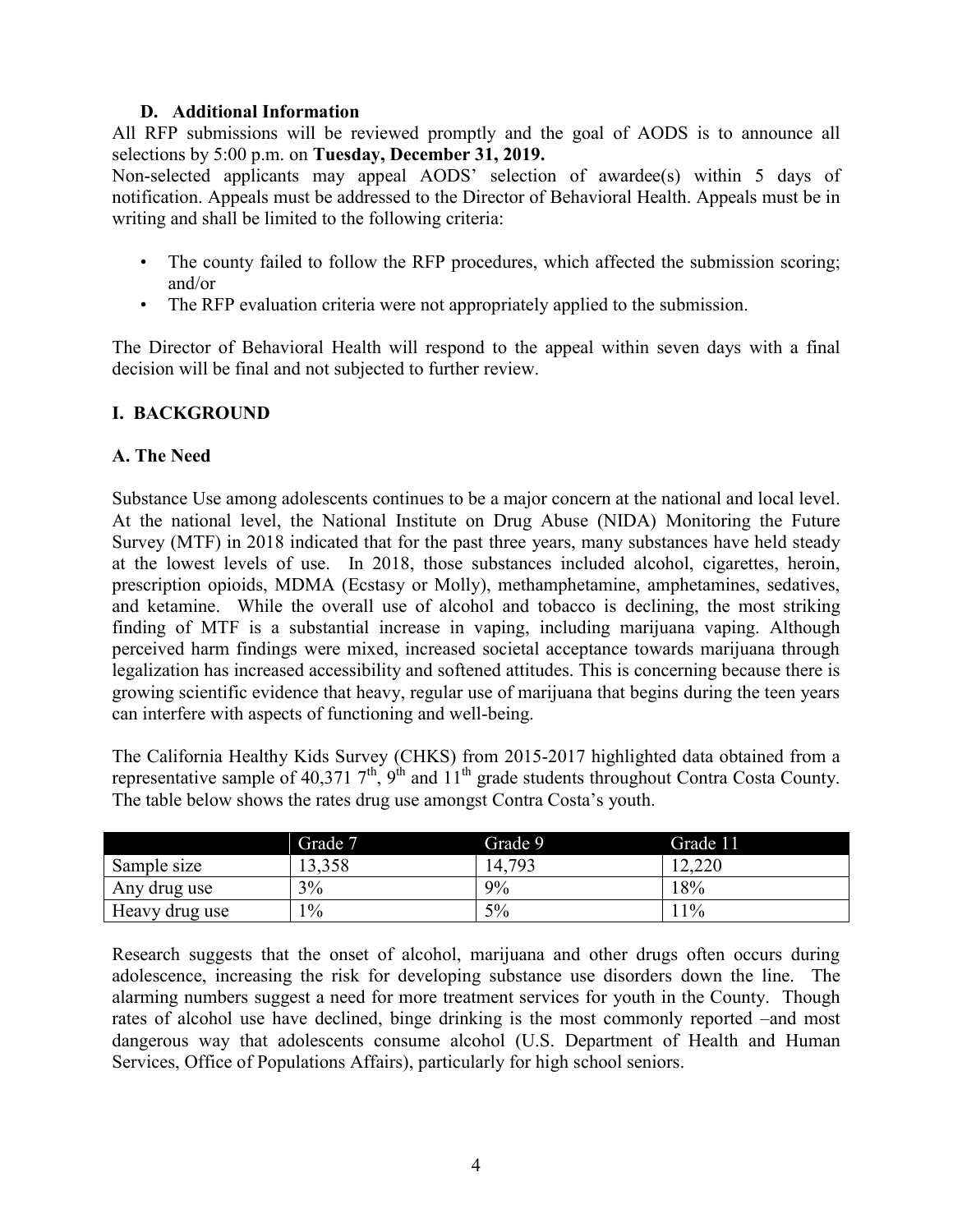Furthermore, according to the California Health Care Foundation, substance use and mental illness amongst California's youth continues to rise. Co-occurring disorders occur at a rate of 60% to 75% amongst adolescents with a substance use disorder. Unfortunately, dedicated resources for youth with mental health and SUD disorders are limited and as a result many youth do not receive treatment. Currently, Contra Costa AODS has limited SUD Treatment for adolescents who are at risk of, or have been diagnosed with a substance use disorder. It is the intent of this RFP to expand and geographically broaden a wider range of specialized treatment services for youth that meet their unique developmental and cultural needs.

#### **B. Contra Costa County: Behavioral Health Services**

The Behavioral Health Services Division of Contra Costa Health Services combines Mental Health Services and Alcohol & Other Drugs Services into a single system of care. With increasing challenges in serving complex populations with multiple needs, this integration is a response to the growing desire to have improved consumer outcomes through a systems approach that emphasizes "any door is the right door," and that provides enhanced coordination and collaboration when caring for the "whole" individual.

The mission of Contra Costa Behavioral Health, in partnership with consumers, families, staff and community-based agencies, is to provide integrated, accessible, client-centered services for SUD and mental health treatment. Furthermore, the department aims to promote wellness, recovery and resiliency while respecting the complexity and diversity of the people we serve.

**1. Mental Health Services:** Mental Health Services provides care to children, transition age youth, adults and older adults living in Contra Costa County. These services are provided through a system of care that includes county owned and operated clinics, communitybased organizations and a network of private providers. Contra Costa's youth are served by a county-wide system of care that includes mental health staff working in partnership with family members, social service organizations, school districts, juvenile probation department, Psychiatric Emergency Services (PES), etc. Mental Health Services also include prevention programs that aim to prevent the progression and/or onset mental health issues. The Contra Costa Mental Health Plan is the mental health care provider for Medi-Cal beneficiaries and the uninsured.

2. **Alcohol and Other Drugs Services:** Alcohol and Other Drugs Services (AODS) "puts people first." The mission of AODS is to advocate for alcohol and drug free communities by promoting individual and family responsibility leading to self-sufficiency. The AODS System of Care is a planned, comprehensive approach for providing alcohol and other drug prevention and treatment and services in Contra Costa County. The continuum of care benefits consumers and providers by combining administrative and clinical services in an integrated, coordinated system. The goal is to give consumers high-quality and cost effective care in a timely manner.

#### **C. Drug Medi-Cal Organized Delivery System**

The DMC-ODS is a voluntary pilot program that offers California counties the opportunity to expand access to high-quality care for Medi-Cal enrollees with SUDs. The goal of the DMC-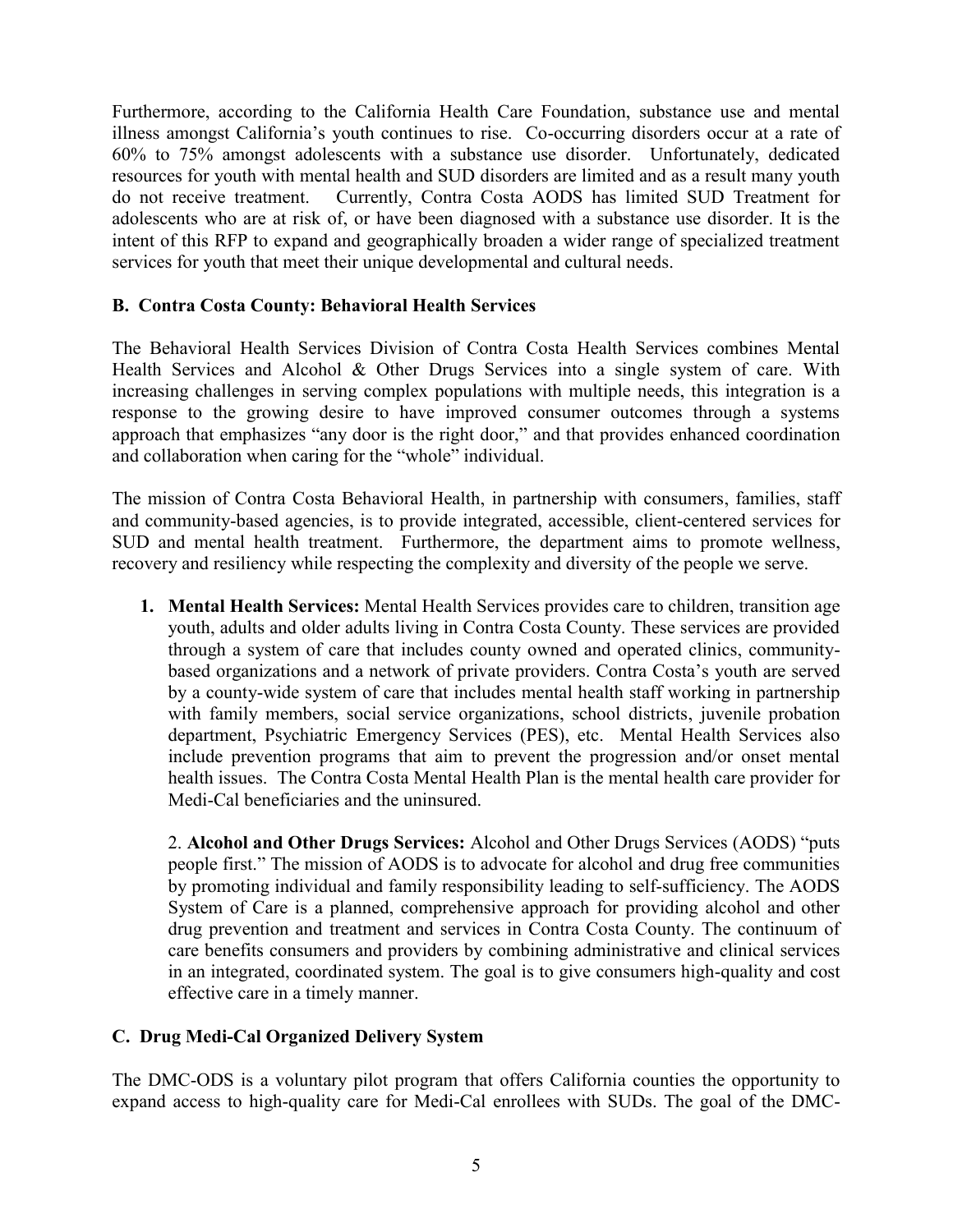ODS is to demonstrate how organized SUD care improves beneficiary health outcomes, while decreasing system-wide health care costs. Counties that choose to participate in the DMC-ODS are required to provide access to a full continuum of SUD benefits modeled after the *ASAM Criteria.* This approach is expected to provide eligible youth with access to the care and services they need for a sustainable and successful recovery. Contra Costa County implemented the DMC-ODS Waiver on July 1, 2017.

The DMC-ODS improves access to quality care by:

a. Expanding local networks of high quality providers through selective provider contracting

b. Requiring the use evidence-based practices in SUD treatment

c. Increasing coordination with other systems of care, including physical and mental health (requires coordination with managed care plans)

d. Increasing local control and accountability with greater administrative oversight

e. Creating quality assurance and utilization controls to promote efficient and effective use of resources.

## **II. PROGRAM CRITERIA**

## **A. American Society of Addiction Medicine (ASAM) Levels of Care**

The *ASAM Criteria* provides outcome-oriented and results-based care in the treatment of SUD. The Criteria was created to improve the quality of SUD treatment and provides a universal framework to guide assessment and treatment approaches. It is a single, common standard for assessing patient needs, optimizing placement, determining medical necessity and documenting the appropriateness for reimbursement. The principles and concepts of the *ASAM Criteria* promote good stewardship of resources in the SUD, mental health and general health care systems. In alignment of the terms and conditions of the DMC-ODS Waiver and the County Implementation Plan, Contra Costa County AODS will be subcontracting for the following modalities through this RFP.

• ASAM Level 1.0: Outpatient Services

Level 1.0 encompasses organized outpatient treatment services, which may be delivered in a wide variety of settings. Services are designed to treat individuals who present with the stability and ability to participate in low intensity professionally directed SUD treatment. Youth receive up to six hours of treatment per week consisting of individual and/or group counseling sessions. Treatment addresses lifestyles, attitudes and behaviors that have contributed to substance use and can ultimately prevent the achievement of treatment goals. Level 1.0 is also appropriate for beneficiaries who are ambivalent and not ready to commit to a more intensive program.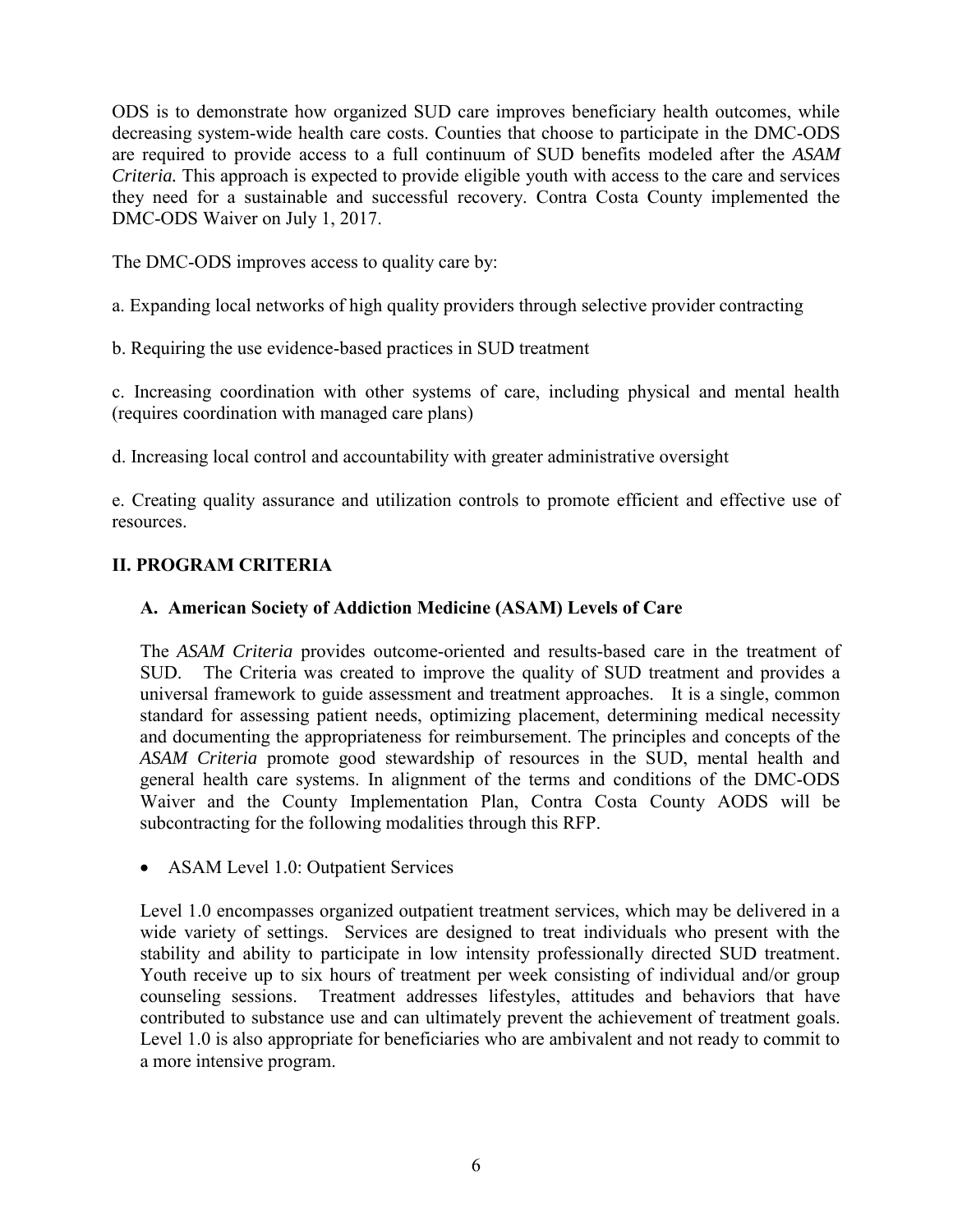• ASAM Level 2.1: Intensive Outpatient Services

Level 2.1 generally provides 6-19 hours of structured programming consisting primarily of counseling and education about addiction-related and mental health problems. The patient's needs for psychiatric and medical services are addressed through consultation and referral arrangements. Treatment addresses multi-dimensional factors which impact major life domains that require high intensity, professionally structured treatment.

## **B. Youth Treatment Guidelines**

All county-funded youth SUD treatment services must adhere to the State of California's *Youth Treatment Guidelines.* These reflect overarching principles of SUD treatment that characterize the most effective approaches and interventions, and the philosophy of care for youth that recognizes their developmental and multiple needs, family involvement and assures youth safety.

a. County and Program Outcomes

#### *Expected County Outcomes*

- 1. Assurance of treatment capacity for youth
- 2. Reduction of barriers to youth specific services
- 3. Provision of continuous quality improvement
- 4. Provision of a continuum of care for youth

#### *Expected Program Outcomes*

- 1. Reduction and/or elimination of substance use for youth
- 2. Improvement of major life functioning
- 3. Placement and safe treatment in the most appropriate, least restrictive settings.

#### **C. Continuum of Care**

A full continuum of care should be available to address the varying levels of services needed by youth, and allow for movement across levels as treatment progresses or regresses. In addition to formal treatment, the continuum of care for youth and their families should include pre-treatment options (mentoring, brief interventions, harm reduction, etc.), relapse prevention (before, during, or after formal treatment), and aftercare services.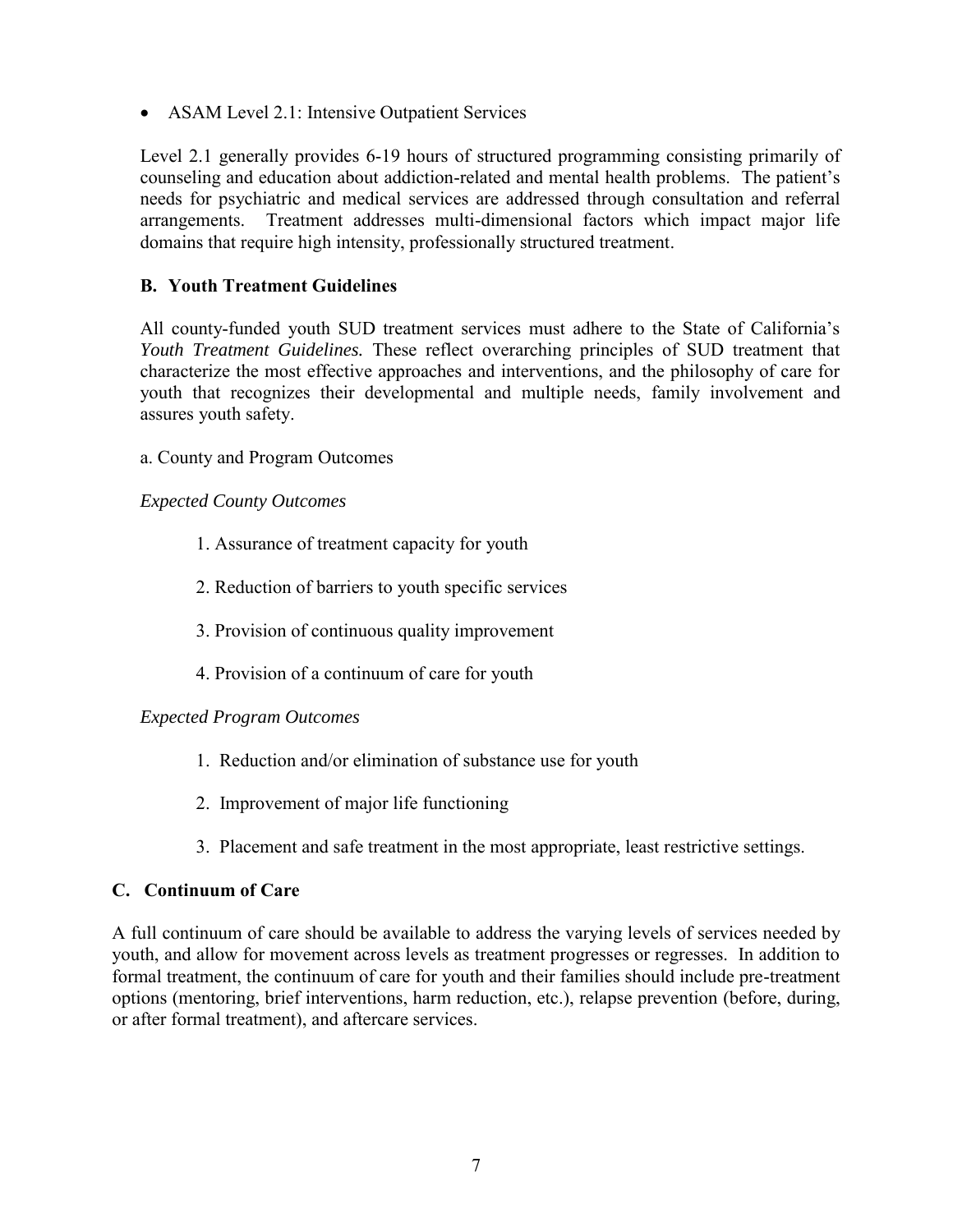## **D. Cultural Competency**

- **Culturally and Linguistically Appropriate Services (CLAS):** All services shall meet the National CLAS standards. Providers are responsible to provide culturally and linguistically competent services, which are reflected in their policies and practices. The CLAS standards should be evident in their organizational structure, daily operations and service delivery.
- **Youth Treatment Guidelines**: SECTION VII. "Culture and Language"

### **E. Evidence Based Practices**

Contra Costa County's AODS and DMC-ODS implementation guidelines require that programs implement, at a minimum, both of the following evidence based practices: **Motivational Interviewing (MI)** and **Cognitive Behavioral Therapy (CBT).** The practices are expected to be implemented with fidelity via the application of program curricula and/or other therapeutic approaches of treatment.

#### **F. Critical Linkages**

Per the Youth Treatment Guidelines, the program should develop strong linkages with existing primary health, mental health, social, educational, mentoring, and employment development programs that provide services to youth.

This includes the AOD services system as well, since AOD prevention programs and perinatal treatment programs provide opportunities for identification and referral of youth with AOD problems. The program should collaborate with other agencies providing services to youth as indicated by the client's needs and in order to ensure a coordinated approach.

These may include, but should not be limited to Health, Employment and Human Services, Office of Education, Behavioral Health Services, Juvenile Probation, Children and Family Services, and other community based organizations providing services to youth.

#### **III. TARGET POPULATION**

Youth eligible for SUD treatment under the scope of this RFP are individuals ages 12 through 17 (inclusive) who have a diagnosis of SUD from the DSM 5, reside in Contra Costa County, be enrolled in Medi-Cal from Contra Costa and meet the ASAM definition of medical necessity. To serve youth 18-21 and under the age of 12, the program must document the clinical appropriateness for that age group.

#### **IV. Other Requirements and Expectations for Grantees**

#### **A. Contract Terms and Conditions**

The contractor shall be required to comply with Public Law 102-321 (1992) which enacted the Alcohol, Drug Abuse, and Mental Health Reorganization Act, 42 CFR Part 96; Division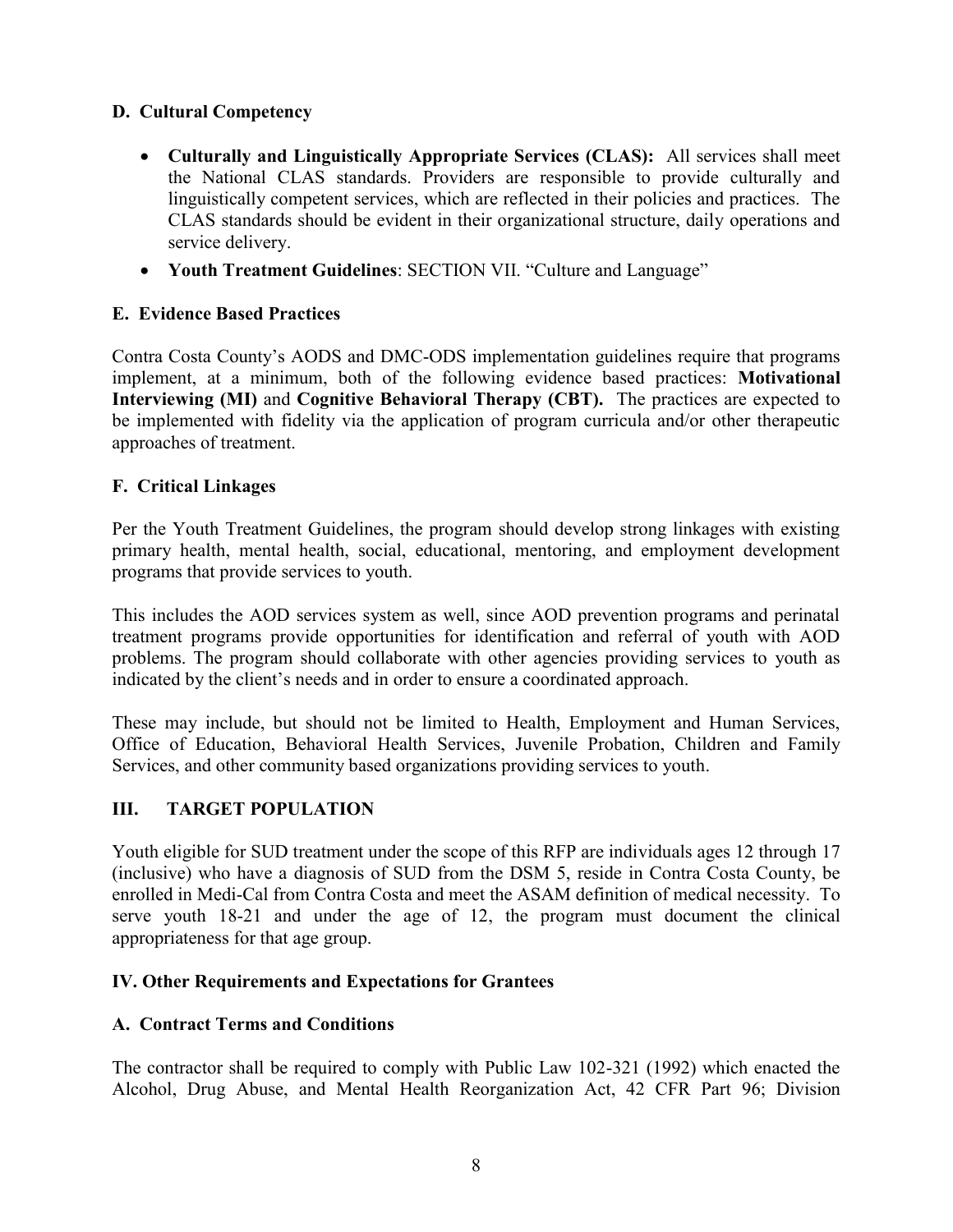10.5,California Health and Safety Code; Title 9, California Code of Regulations; Americans With Disabilities Act of 1990; HIPAA.

## **B. Administrative Guidelines**

1. Contractors will be paid on a monthly basis, following the submission of an invoice to the Contra Costa County Department of Health Services for services performed to County's satisfaction. Specific instructions and invoice templates will be provided to grantees upon award of a contract. It is the responsibility of the contractor to track expenditures and any services provided by contractor and/or subcontractors and expenses that exceed the annual allocation will not be reimbursed.

2. Contractor shall maintain medical records required by the California Code of Regulations. Notwithstanding the foregoing, Contractor shall maintain beneficiary medical and/or clinical records for a period of seven (7) years, except that the records of persons underage eighteen (18) at the time of treatment shall be maintained: a) until one (1) year beyond the person's eighteenth (18th) birthday or b) for a period of seven (7) years beyond the date of discharge, whichever is later.

3. Contractor shall comply with applicable State and Federal statutes and regulations, and case law, including but not limited to the Federal Health Insurance Portability and Accountability Act (HIPAA), Title 42 of the Code of Federal Regulations, Title 9, California Administrative Code, hereinafter referred to as "Code", as well as all future changes or amendments to each of the preceding, and the State of California, Department of Mental Health, Cost Reporting/Data Collection System. Grantee will, in cooperation with County, comply with Sections 5718(a)(1) of California State Welfare and Institutions Code and obtain certification of patient's eligibility for mental health services under the California Medical Assistance Program. As required by Section 521 of the California Administrative Code, Title 9, the Local Mental Health Director or the Director's designee shall be permitted to supervise and specify the kind, quality, and amount of the services and criteria for determining the persons to be served pursuant to this Agreement.

4. Contractor agrees to administer/utilize any and all surveys, screening instruments, assessment tools and outcomes/satisfaction measurements as directed by Contra Costa County's Alcohol and Other Drugs Services and once per year, the contractor will administer the Treatment Perception Survey (TPS).

5. Contractors must also comply with all reporting requirements set forth by the Department of Health Care Services (ie. NACT, Cal OMS, DATAR) including, but not limited to, completion of cost reports, audits and onsite visits.

6. Programs must comply with state and federal laws and regulations regarding informed consent for children also known as " Minor Consent" disclosure of confidential information such as patient-identifying information (including communication with parents, guardians, courts) child abuse and neglect reporting requirements, and duty-to-warn issues.

7. Client Confidentiality. Contractor shall comply with Federal client confidentiality regulations (Confidentiality of Drug and Alcohol Patient Information – 42 U.S.C. 290dd-2; 42 C.F.R Part 2),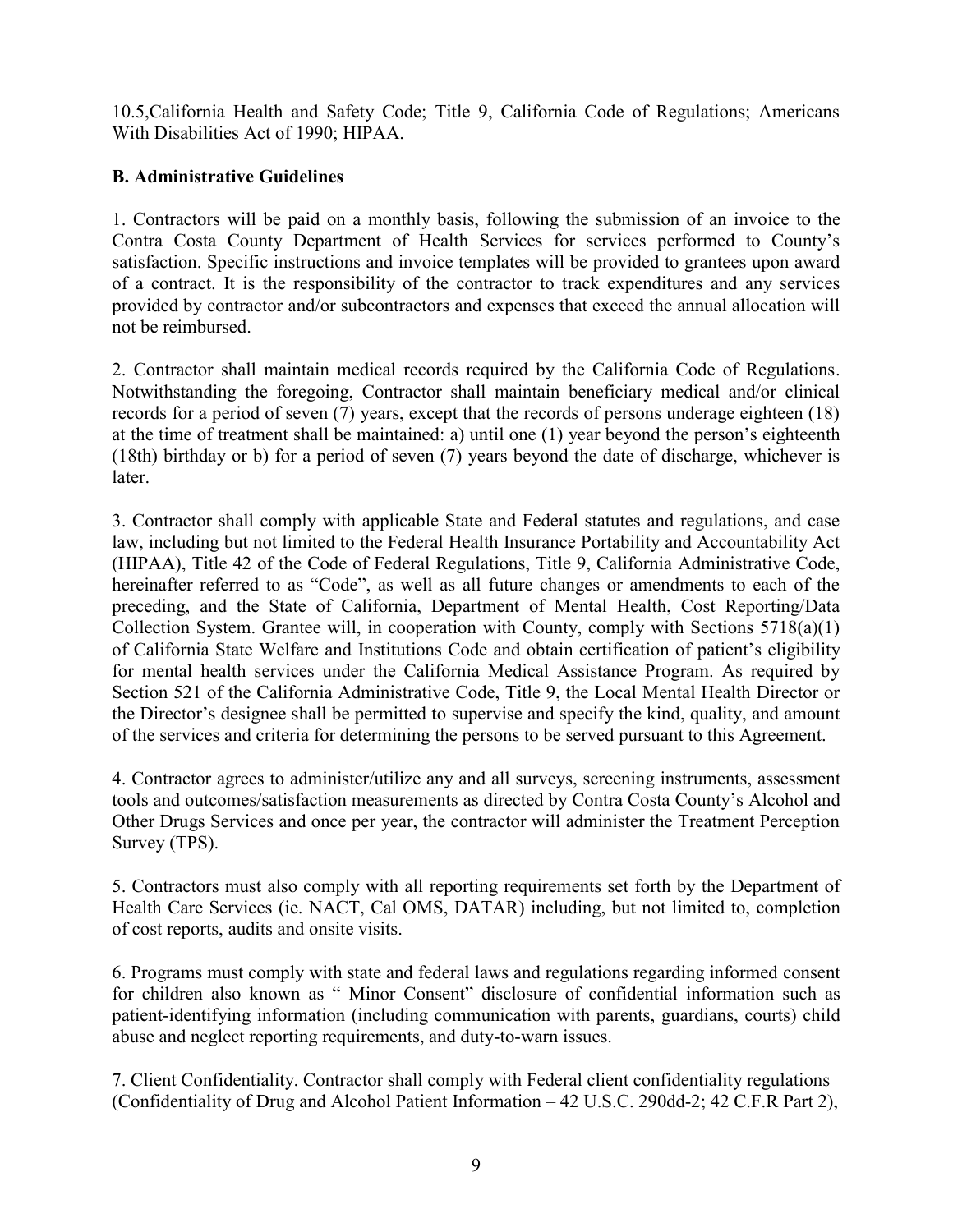and all applicable Health Insurance Portability and Accountability Act of 1996 (HIPAA) regulations

#### **C. Selective Contracting**

Neither the applicant, nor any staff to be assigned to the program which is the subject of this request, shall have been disqualified to provide services which are funded by any Federal or State healthcare program. To be eligible to contract with the County an individual or entity must not be listed on the current Cumulative Sanction List of the Office of the Inspector General (U.S. Department of Health and Human Services) or the General Services Administration's list of parties excluded from federal programs, or the California Medi-Cal Suspended and Ineligible Provider List. The County will not review a proposal submitted by an individual or entity found to be on any of these lists. The County plans to use the following links to identify individuals and entities that are not eligible to contract with the County: http://exclusions.oig.hhs.gov, https://www.sam.gov, and Medi-Cal Suspension Search Database.

Each bidder should verify that it is not on any list prior to preparing a proposal to submit in response to this solicitation. Correction of any errors found on any sanction list is the sole responsibility of the bidder and must be made prior to the day the proposal is submitted. The County requires all potential bidders (individuals or entities) to self-disclose any pending charges or convictions for violation of criminal law and/or any sanction or disciplinary action by any federal or state law enforcement, regulatory or licensing agency or licensing body, including exclusion from Medicare and Medicaid programs. During the term of the contract between a selected bidder (the contracting entity or individual) and the County, and in accordance with law, if the contracting entity or individual becomes an ineligible person, the contractor shall be removed from any responsibility and/or involvement with County contracted obligations related to any direct or indirect federal or state health care programs and any other federal and state funds.

An ineligible person is defined as any individual or entity who is currently excluded, suspended, debarred or otherwise ineligible to participate in the federal health care programs; or has been convicted of a criminal offense related to the provision of health care items or services and has not been reinstated into the federal health care programs after a period of exclusion, suspension, debarment, or ineligibility.

#### **Funding**

Funding sources for this RFP include Substance Abuse Block Grant (SABG) and the Adolescent Treatment Set-Aside. Other local funding, Drug Medi-Cal and local state funds will be used as a match. Because Contra Costa is committed to the implementation of services for adolescents, a limited amount of Adolescent Treatment Set-Aside funds is available for Program Start-Up and Development.

#### **Program Start-Up and Development Funds**

. The proposed Start-Up funds shall not exceed ten percent (10%) of the total budget of the initial contract period of the contract. Startup funds are not additional funds, and they are allocated only to the first term of the contract.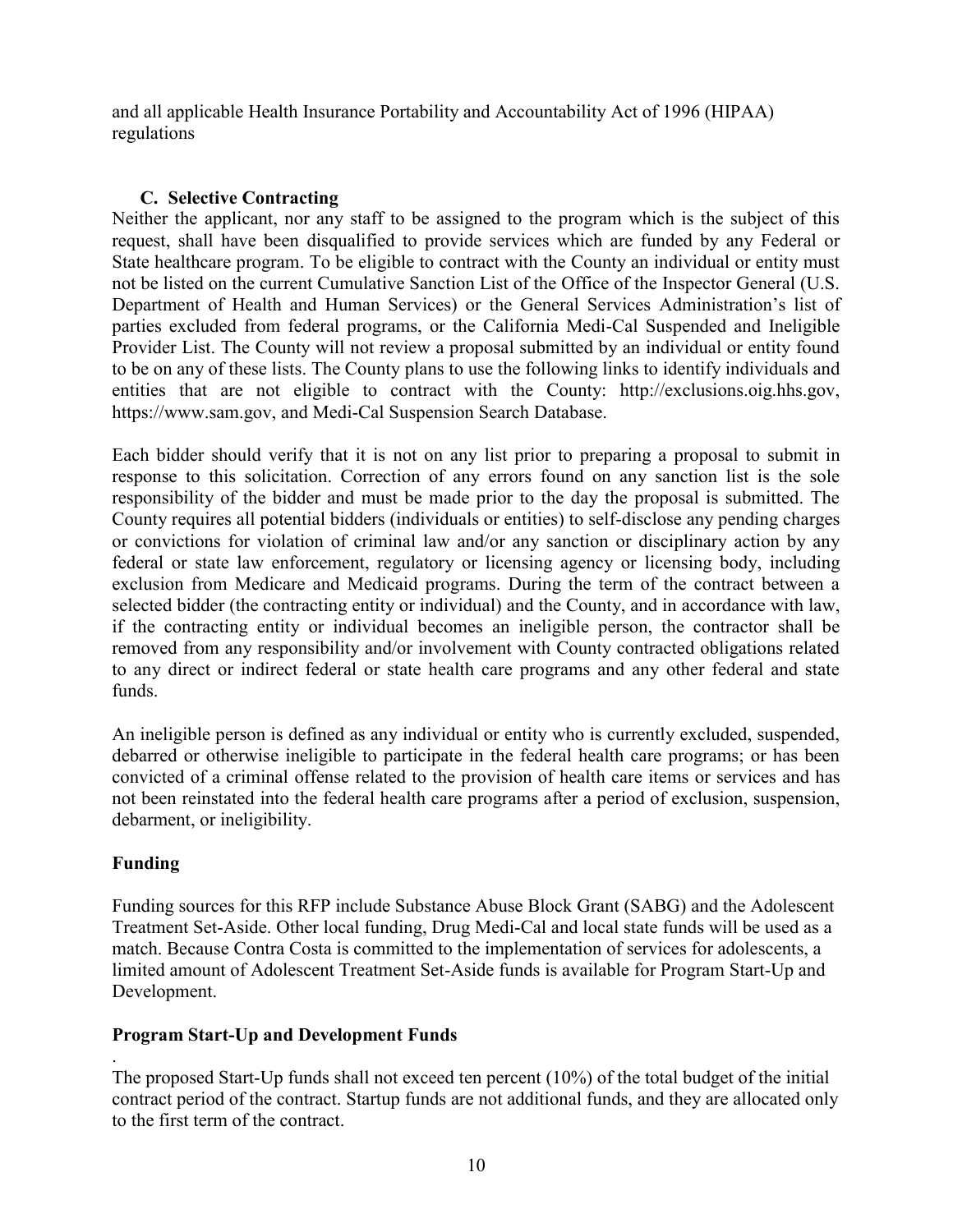A separate cost center for start-up funds shall be included in the proposed budget for the initial contract period and start-up expenditures shall be tracked separately from ongoing costs.

Expenditures for start-up activities shall conclude on or before the first quarter of operations of the first year of program implementation.

Start-Up costs will be reimbursed based on actual costs (cost reimbursement). Contractor shall comply with Cost Reimbursement Contract requirements.

#### **RFP Guidelines**

Contra Costa County AODS hopes to contract with SUD treatment providers for:

- 1.0 Outpatient Services
- 2.1 Intensive Outpatient Services

After the execution of the contract, receipt of DMC certification for the facility and the facility meets performance standards (80% productivity rate for all direct staff), organizations will be required to offer the following services which are a requirement of the DMC-ODS Waiver:

- Case Management
- Recovery Support Services

These services are to begin no later than 12 months after the execution of the initial contract and shall be available for all youth who are funded under DMC.

Organizations may apply for one or both levels of care in different regions, and/or submit proposals in collaboration with other individuals/organizations. Please note that a separate proposal is required if a different region is proposed.

ASAM Levels of Care in the following Contra Costa's regions:

- Central: Concord, Martinez
- East: Antioch (Southeast), Pittsburg, Bay Point
- West: San Pablo, Richmond (Central and North), Pinole

The applicant must demonstrate in writing the establishment of a partnership with a Local Education Agency (LEA) including Alternative and Continuation schools, program and/or other representative via a Memorandum of Understanding (MOU). Examples of partnerships include schools, parent-teacher associations, principals, school juvenile Probation officers, etc. The MOU should indicate the roles and responsibilities of each partner, utilizations of space, description of a referral process and other related procedures. Similarly, applicants are encouraged to establish partnerships with Community Based Organizations such as the Boys and Girls Clubs, YMCA, teen health clinics, etc. in the vicinity where the proposed program will operate. The purpose of the MOU is to guarantee a referral flow of clients. If a MOU is not in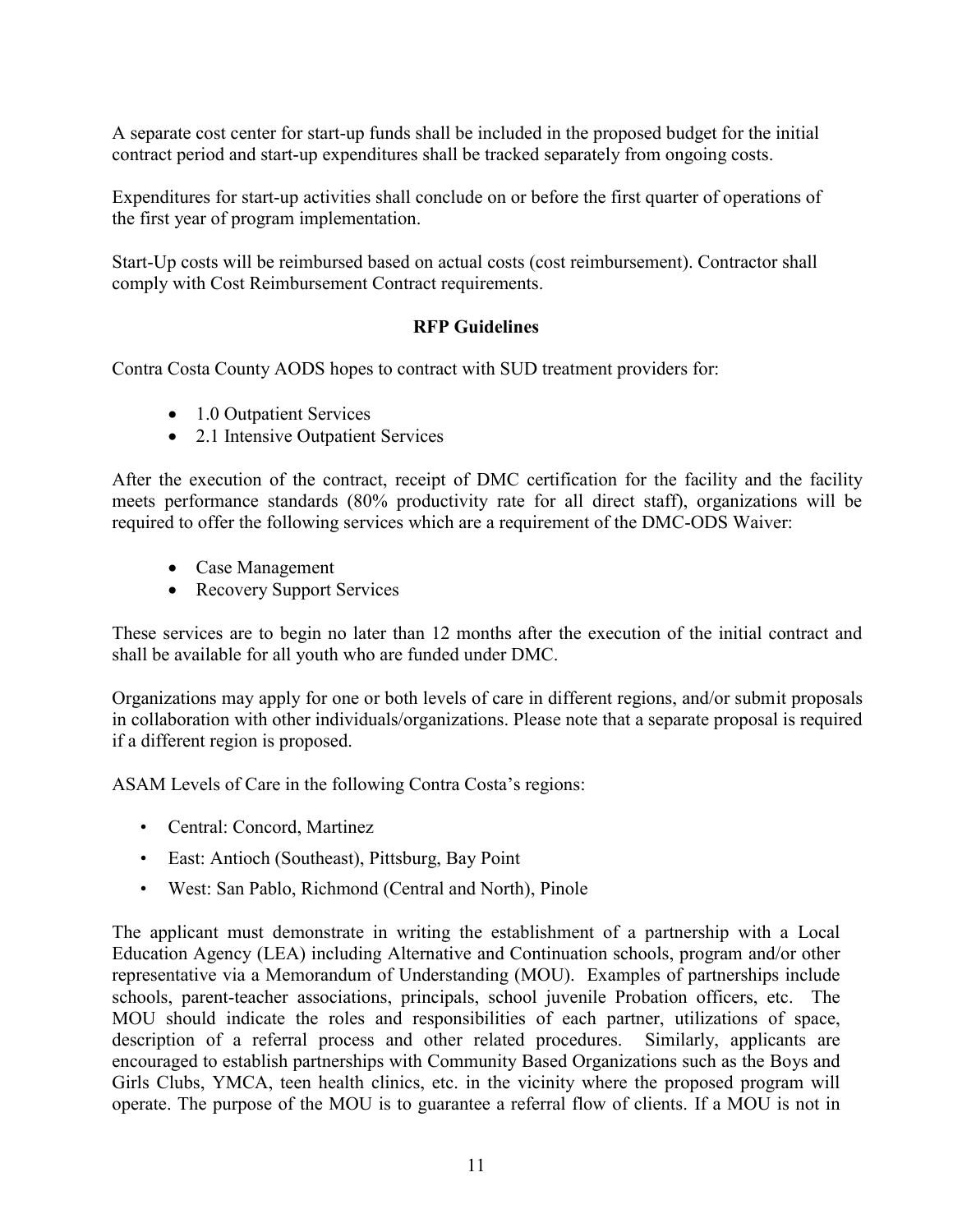place at the time of submission, AODS will accept letters of intent to sign a MOU upon award from outside sources such as those listed above.

The program shall be located in Contra Costa, near public transportation, and prior to signing into any agreement with Contra Costa County AODS, responders shall have an established place of business appropriate and adequate for the services billed or claimed to the DMC program as relevant to his or her scope of practice or type of business and meets all of the following criteria:

- Is open and conducting business at the time the application is submitted for participation in this contract
- Has the administrative and fiscal foundation to survive as a going concern
- Has the ability to meet the terms and conditions of the DMC Waiver and obtain and maintain DMC certification prior to the implementation of any contract (where applicable)
- Has adequate staff to meet current and anticipated service requirements for its business as required by the Waiver
- Has Worker's Compensation insurance as required by state law
- Obtains and maintains Liability insurance and Cyber insurance coverage in an amount not less than \$100,000 per claim, with a minimum annual aggregate of not less than \$300,000, from an authorized insurer pursuant to Section 700 of the Insurance Code
- Has the necessary equipment, office supplies and facilities available to carry out its business, including storage and retrieval of all documentation
- Has the necessary payment mechanisms to process and submit demands for reimbursement

All providers shall remain DMC certified to participate in the DMC-ODS Waiver program throughout the duration of the contract. Only those providers with proven experience and a good record of providing Substance Use treatment and have an AOD license and/or certification issued by the Department of Health Care Services (DHCS) that is in good standing will be considered. If the applicant does not possess the above- mentioned current certification(s) (Alcohol and Other Drugs and/or Drug Medi-Cal), then the applicant must demonstrate their ability to submit a completed application to the (DHCS) within 60 calendar days of the Notice of Intent to Award being posted.

When developing the response, please discuss all items listed throughout this RFP. Further detail on each section is listed below:

#### **A. Cover Page**

1) Please complete the attached cover page (see attachment on final page of RFP) and submit with RFP.

#### **B. Organizational History, Structure and Philosophy (1-2 pages)**

1) A brief corporate profile along with resume(s) of key staff positions who will oversee the scope of the project (resumes not included in page count). Include the overall history of the organization and its connection with the SUD field. Please include a list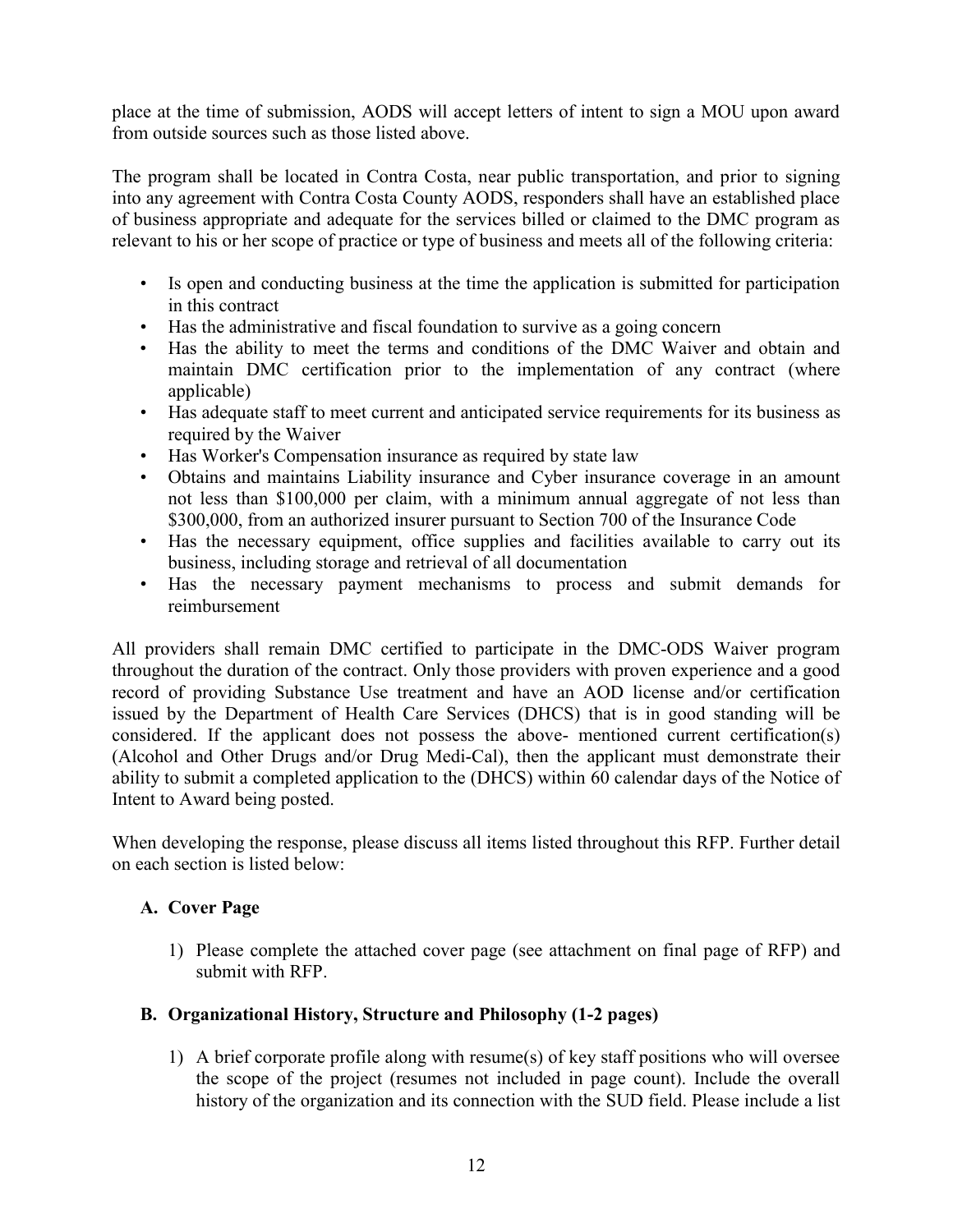of the Board of Directors, an Organizational Chart and a description of how each programming position fits within the agency. Include a description of organizational capacity to serve the target population.

 Eligible applicants may include but are not limited to governmental agencies, community-based agencies and faith-based organizations.

## **C. Clinical Program Design and ASAM Level of Care (6 pages)**

- 1) A description of how the ASAM Criteria will be integrated into the clinical practice, policies and procedures of the program. (1 page)
- 2) Description of how the *Youth Treatment Guidelines* 2002 will be integrated into the program design. (2 pages)
- 3) Description of the evidence-based practices that will be utilized by the staff within the facility, specifically MI and CBT. Also, describe how the staff will be trained and supervised on such practices on an annual basis and how the EPBs will maintain fidelity. Include the program model curriculum that will be utilized to meet the SUD treatment standards. For the purpose of this RFP Contra Costa has considered the implementation of Cognitive-Behavioral Interventions for Substance Abuse (CBI-SA) and Matrix (Contra Costa County's DMC-ODS Plan Practice Guidelines)
- 4) Describe the treatment staffing pattern to be used in the facility. Attach a list of all clinical staff utilizing Section E of the budget worksheet. Attach a list of all clinical staff. This list should align with the structure listed on the Personnel tab of the AODS Work Plan. (1 page)
- 5) Description of the applicant's understanding of adherence to cultural and linguistic competence and the Culturally and Linguistically Appropriate Services (CLAS), how they are utilized within the facility and how the staff will be trained in cultural and linguistic competence on an annual basis. This shall include the ability to communicate with participants in the County's threshold language (Spanish). Explain how the needs of beneficiaries who speak languages other than English and Spanish will be met. Describe how the needs of culturally diverse and LGBTO populations will be addressed within the program. (1 page)

#### **D. Administrative Work Plan Narrative (2-3 pages)**

- 1) Describe how billing, reporting, data collection/entry and other administrative requirements will be handled by the provider.
- 2) Describe the administrative staffing pattern to be used in the implementation and evaluation of the Work Plan as well as meet the expanded requirements as described in the terms and conditions of the DMC Waiver.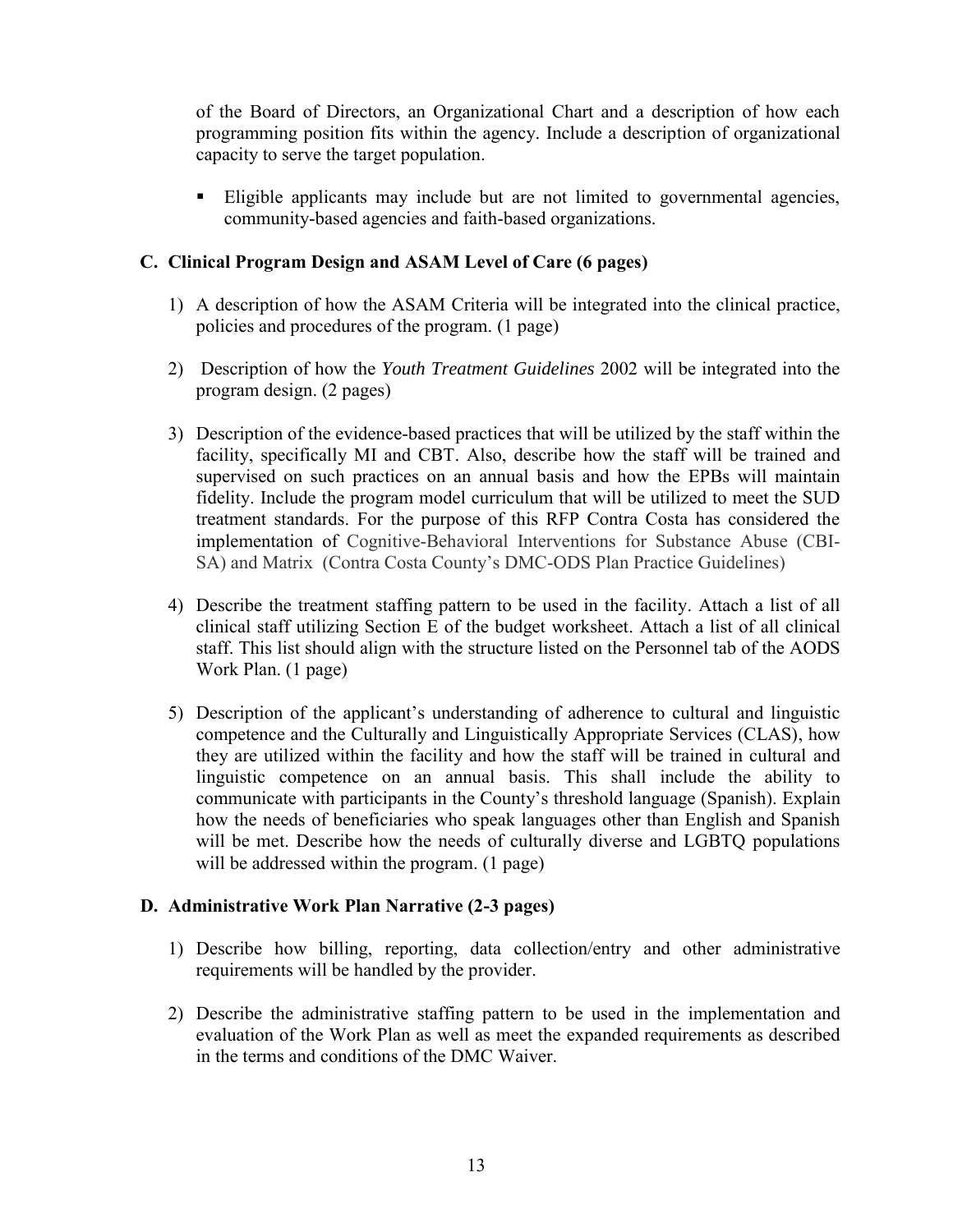3) Describe the Quality Improvement and Utilization Management processes and how they will be utilized to ensure compliance with the DMC-ODS Waiver on a regular and consistent basis.

#### **E. Budget and Budget Justification (1page)**

- 1) Include a budget outlining the expected cost of the project, broken down by major cost categories, utilizing the attached worksheet for the appropriate ASAM Level of Care. The worksheet should include the overall cost per unit of service:
	- a. Outpatient Services
	- b. Intensive Outpatient Services
- 2) The Work Plan should include any start-up costs that are required to begin services at a site. Line items for all costs associated with the start-up of the program shall be included. This total shall not exceed 10% of the total budget.
- 3) Include a budget justification linking the budget to the Clinical Program Design and Work Plan Narrative.

## **F. Sustainability Plan (1 page)**

1) Include a plan describing how the provider plans to sustain the program/model throughout the duration of the contract and how continued training will be utilized to strengthen the overall treatment model at each facility.

#### **G. Memorandum of Understanding or Letter of Intent for MOU from outside entity – 1 per site**

#### **IV**. **Method of Evaluation**

#### A. Initial Screening

Proposals will be screened for compliance, completeness and eligibility as they are received. This is a pass/fail screening and failure to meet any one of the following criteria will result in a failing rating. **FAILED SUBMISSIONS WILL NOT BE REVIEWED FURTHER.** 

- 1) Proposal was received by due date.
- 2) All sections of Proposal as outlined in RFP are included within page limit for Narrative (Excluding Attachments).
- 3) Attachments are included and are complete.

## **A. Scoring of Submission**

A panel of RFP reviewers will score each submission. A maximum of 100 points for each submission is possible using the following scoring: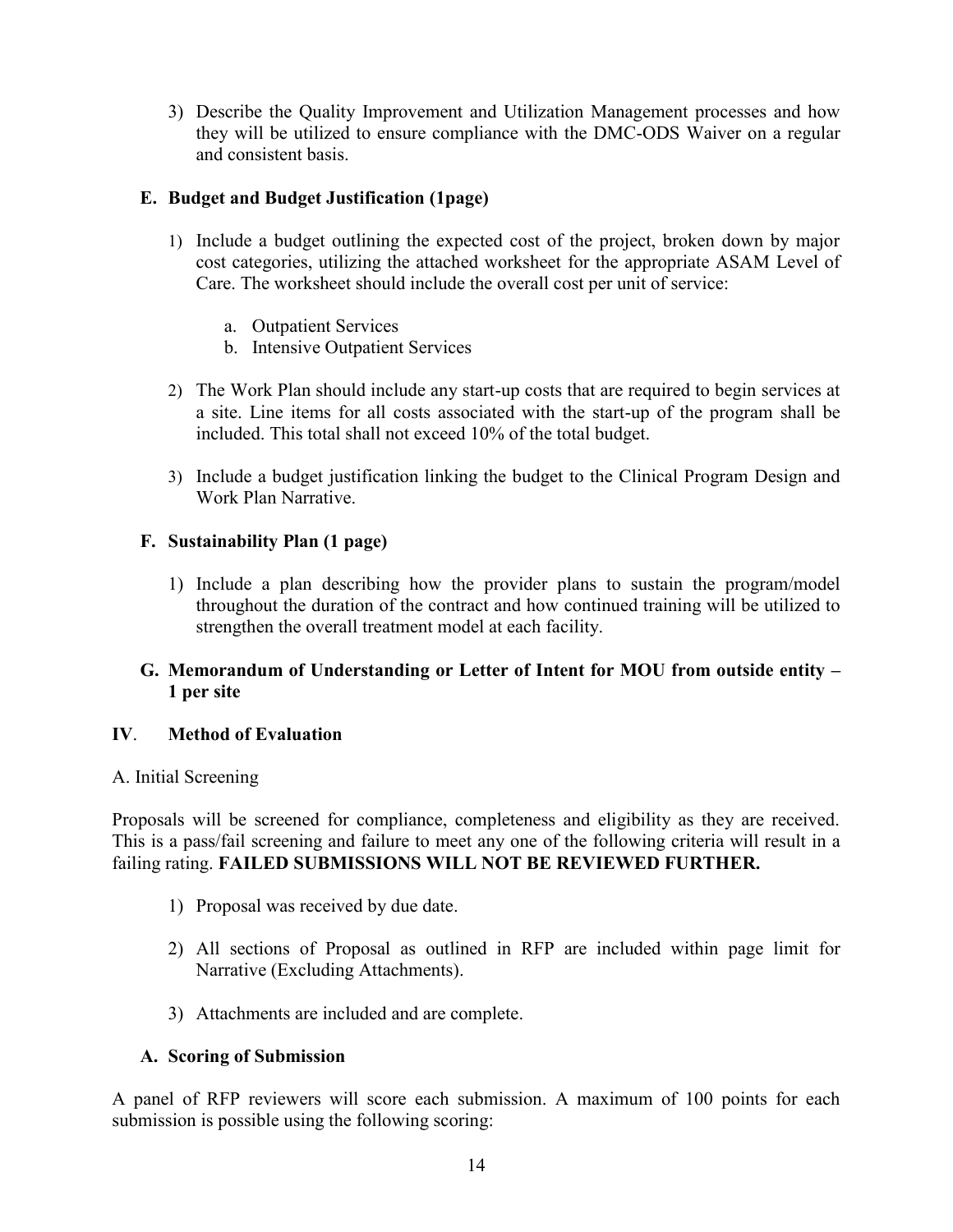| 1) Organizational History, Structure and Philosophy | 5 Points  |
|-----------------------------------------------------|-----------|
| 2) Clinical Program Design and ASAM Level of Care   | 45 Points |
| 3) Administrative Work Plan Narrative               | 15 Points |
| 4) Budget and Budget Justification                  | 25 Points |
| 5) Sustainability Plan                              | 10 Points |

RFP reviewers will recommend to the Contra Costa County Alcohol and Other Drugs Services Administration the agency/agencies/awardee(s) to *potentially* fund for implementation of the SUD continuum of care treatment and other services, dependent upon plan approval from the State, and based on their overall score.

## **VI. Important Due Dates**

| Event                                                                             | <b>Due Date</b>            |
|-----------------------------------------------------------------------------------|----------------------------|
| Request for Proposal – Posted Online                                              | Monday, September 30, 2019 |
| Submission of preliminary questions by applicants                                 | Tuesday, October 22, 2019  |
| RSVP Deadline for attendance to <b>MANDATORY</b> applicant<br>Conference          | Monday, October 28, 2019   |
| <b>Applicant Conference</b>                                                       | Tuesday, October 29, 2019  |
| Submission of Post Conference Questions                                           | Friday, November 8, 2019   |
| Answers to post conference questions to be emailed to all<br>conference attendees | Friday, November 15, 2019  |
| <b>RFP Application Due Date</b>                                                   | Friday, December 6, 2019   |
| Awardee or Next Steps Announcement                                                | Tuesday, December 31, 2019 |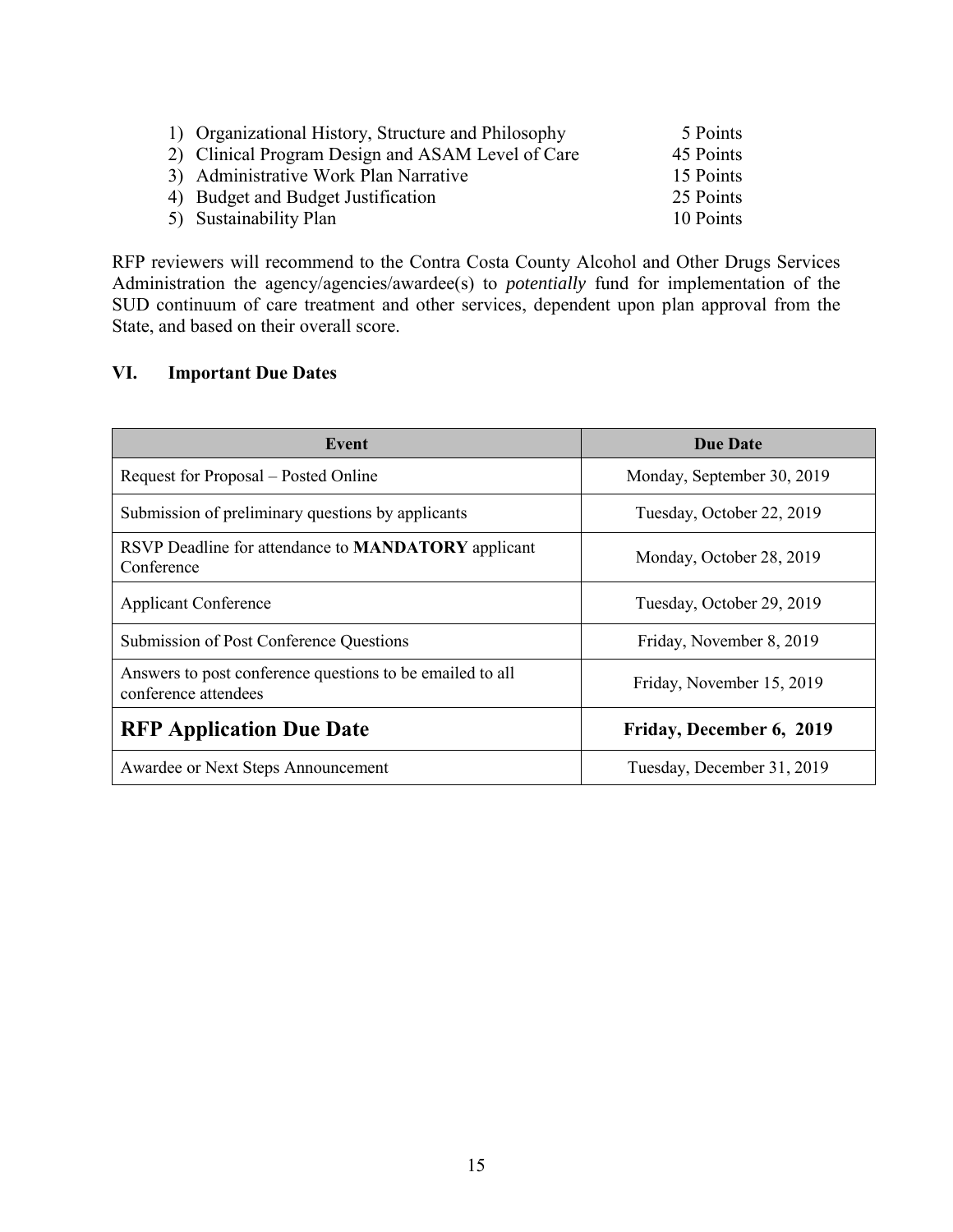Contra Costa County Alcohol and Other Drugs Services Drug Medi-Cal Organized Delivery System **Adolescent Substance Use Disorder Treatment**  ASAM Levels 1.0 and/or 2.1 Proposal Submission Cover Page

| Name of Applicant or Agency: |  |  |  |  |
|------------------------------|--|--|--|--|
| <b>Agency Address:</b>       |  |  |  |  |
|                              |  |  |  |  |
| <b>Contact Name:</b>         |  |  |  |  |
| Title of Contact Person:     |  |  |  |  |
| Contact Phone/Email          |  |  |  |  |
|                              |  |  |  |  |
| Name of Facility:            |  |  |  |  |
| <b>Address of Facility:</b>  |  |  |  |  |
|                              |  |  |  |  |

Facility Level(s) of Care (choose all that apply) and Regions:

| <b>ASAM Levels of Care</b>        | <b>Selection</b> | <b>Geographical Region (City)</b> |
|-----------------------------------|------------------|-----------------------------------|
| 1.0 Outpatient Services           |                  |                                   |
| 2.1 Intensive Outpatient Services |                  |                                   |

Population to be Served at Facility (choose all that apply):

| Populations                        | <b>Selection</b> |
|------------------------------------|------------------|
| Adolescent Services (ages 12-17)   |                  |
| Adolescents Co-Occurring Disorders |                  |
| Other (specify):                   |                  |

Applicant Agency Signature:

*This signature assures commitment to participate in this program if selected.*

Signature Printed Name and Title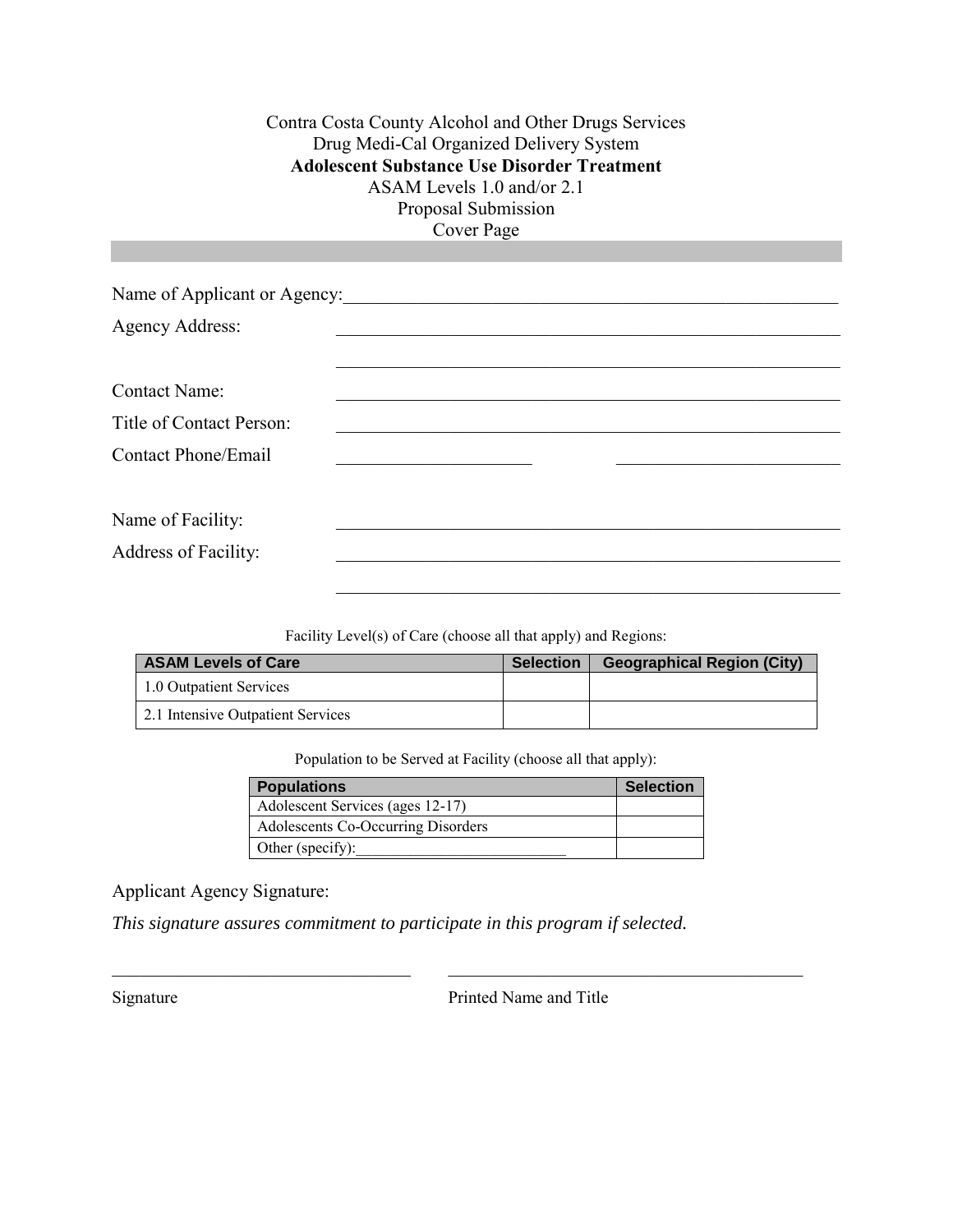#### **Attachment A**

# **List of References concerning the DMC-ODS Waiver, ASAM Criteria and other information pertinent to the RFP**

- 1. ASAM Copyright and Permission Frequently Asked Questions: <https://www.asam.org/copyright-and-permissions/copyright-and-permission-faqs>
- 2. Overview of the DMC-ODS: [https://www.chcf.org/wp](https://www.chcf.org/wp-content/uploads/2018/11/DrugMediCalOrganizedDeliverySystem.pdf)[content/uploads/2018/11/DrugMediCalOrganizedDeliverySystem.pdf](https://www.chcf.org/wp-content/uploads/2018/11/DrugMediCalOrganizedDeliverySystem.pdf)
- 3. DMC-ODS Frequently Asked Questions: [https://www.dhcs.ca.gov/provgovpart/Documents/DMC-ODS\\_Waiver/DMC-ODS-FAQ-](https://www.dhcs.ca.gov/provgovpart/Documents/DMC-ODS_Waiver/DMC-ODS-FAQ-June-2019.pdf)[June-2019.pdf](https://www.dhcs.ca.gov/provgovpart/Documents/DMC-ODS_Waiver/DMC-ODS-FAQ-June-2019.pdf)
- 4. Drug Medi-Cal Intergovernmental Agreement (Contract) Boilerplate: [https://www.dhcs.ca.gov/provgovpart/Documents/DMC-](https://www.dhcs.ca.gov/provgovpart/Documents/DMC-ODS_Waiver/Exhibit_A_Attachment_I_ODS_final_11_13_18.pdf)[ODS\\_Waiver/Exhibit\\_A\\_Attachment\\_I\\_ODS\\_final\\_11\\_13\\_18.pdf](https://www.dhcs.ca.gov/provgovpart/Documents/DMC-ODS_Waiver/Exhibit_A_Attachment_I_ODS_final_11_13_18.pdf)
- 5. Contra Costa County Drug Medi-Cal Organized Delivery System Implementation Plan: <https://cchealth.org/aod/pdf/DMC-ODS-Implementation-Plan-2016.pdf>
- 6. 42 CFR Part 2: Confidentiality of Drug Abuse Patient Records: <http://www.ecfr.gov/cgi-bin/text-idx?rgn=div5;node=42%3A1.0.1.1.2>
- 7. United States Federal Regulation Title 42, Chapter IV, Subchapter C, Part 438: Managed Care <http://www.ecfr.gov/cgi-bin/text-idx?rgn=div5&node=42:4.0.1.1.8>
- 8. Special Terms and Conditions (refer to pages 96-128 and 384-415 for the DMC-ODS system) [https://www.medicaid.gov/Medicaid-CHIP-Program-Information/By-](https://www.medicaid.gov/Medicaid-CHIP-Program-Information/By-Topics/Waivers/1115/downloads/ca/ca-medi-cal-2020-ca.pdf)[Topics/Waivers/1115/downloads/ca/ca-medi-cal-2020-ca.pdf](https://www.medicaid.gov/Medicaid-CHIP-Program-Information/By-Topics/Waivers/1115/downloads/ca/ca-medi-cal-2020-ca.pdf)
- 9. DMC-ODS Resources: [http://www.dhcs.ca.gov/provgovpart/Pages/Drug-Medi-Cal-Organized-Delivery-](http://www.dhcs.ca.gov/provgovpart/Pages/Drug-Medi-Cal-Organized-Delivery-System.aspx)[System.aspx](http://www.dhcs.ca.gov/provgovpart/Pages/Drug-Medi-Cal-Organized-Delivery-System.aspx)
- 10. Cognitive Behavioral Therapy Part 1 An Overview SAMHSA: [https://www.samhsa.gov/sites/default/files/programs\\_campaigns/samhsa\\_hrsa/cognitive](https://www.samhsa.gov/sites/default/files/programs_campaigns/samhsa_hrsa/cognitive-behavioral-therapy.pdf)[behavioral-therapy.pdf](https://www.samhsa.gov/sites/default/files/programs_campaigns/samhsa_hrsa/cognitive-behavioral-therapy.pdf)
- 11. Youth Treatment Guidelines, Department of Health Care Services, 2002 [https://www.dhcs.ca.gov/individuals/Documents/Youth\\_Treatment\\_Guidelines\\_2002.pdf](https://www.dhcs.ca.gov/individuals/Documents/Youth_Treatment_Guidelines_2002.pdf)